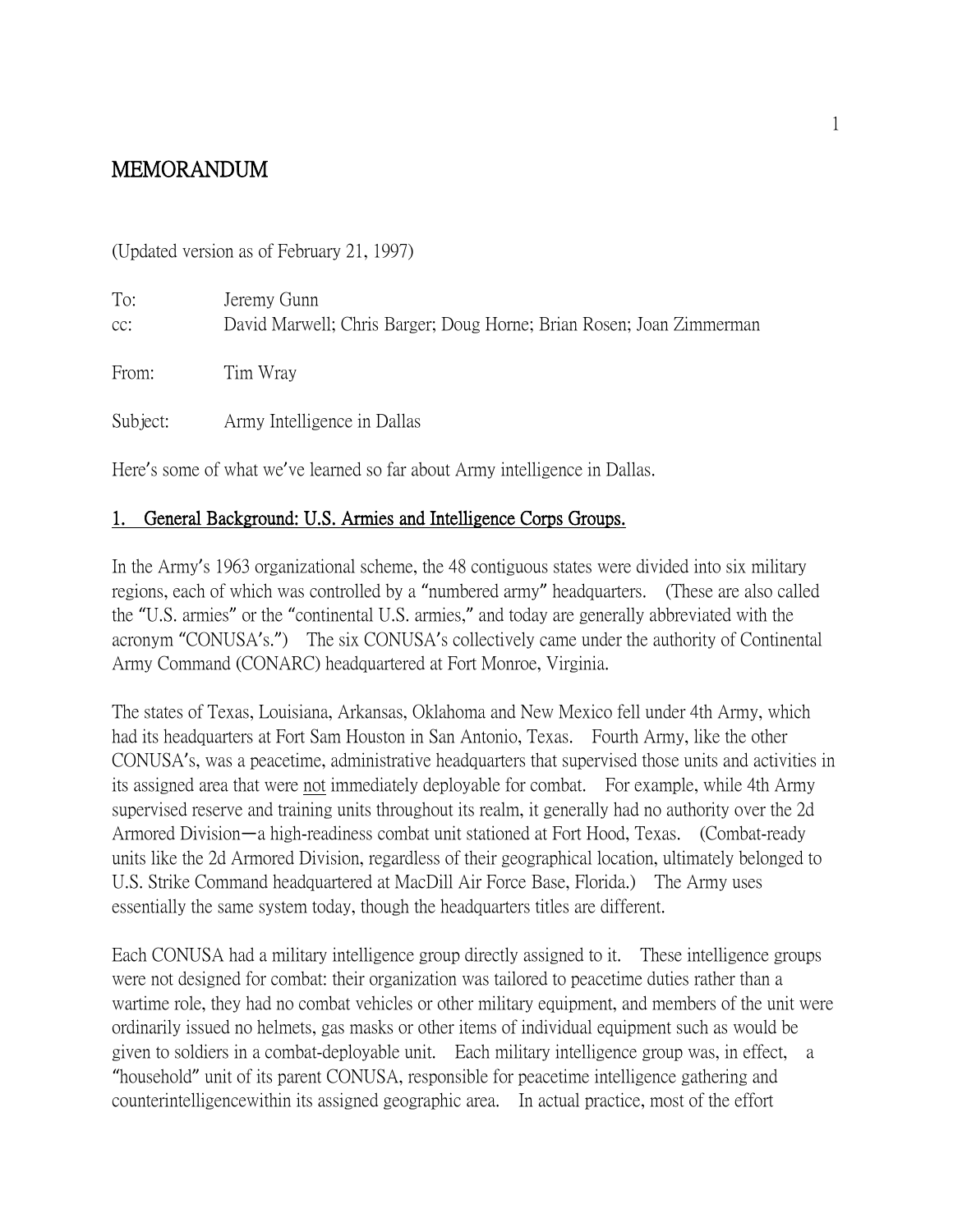expended by these domestic military intelligence groups went into pedestrian security matters: on average, 70-85% of their man-hours were spent on conducting routine background investigations on individuals who had applied for security clearances and in making physical security inspections of defense plants.

Except for administrative personnel (typists, supply clerks, etc.), most of the people assigned to these units had attended standard intelligence training courses, and many possessed advanced individual qualifications in such technical intelligence/ counterintelligence skills such as photography, defense against electronic eavesdropping, or interrogation techniques. We have been unable to locate any evidence that members of these organizations, either individually or as a unit, ever received any training in protecting senior military or civilian officials. Former members of such units thus far interviewed by us deny they ever received such training.

Regardless of their individual specialties or qualifications, most of the intelligence personnel assigned to the CONUSA intelligence groups wound up doing security interviews and background checks because that was what the work required. They ordinarily performed these duties in civilian clothes, drove around in government-owned sedans instead of military vehicles, and carried a billfold-type credential identifying them as "special agent." (In a military context, the chief purpose of the "special agent" designation is to conceal the agent's military rank. This allows, for example, an agent who is actually a junior enlisted person to interview a senior officer without being intimidated by ordinary protocols of rank and deference. While this practice is also used by military police criminal investigators, it should be emphasized that Army intelligence "special agents" are distinct from such *criminal investigation* "special agents" in that they have no training in law enforcement, no authority to conduct criminal investigations or make arrests, and as a rule do not carry weapons.)

In addition to their ordinary security duties, during the 1950's and 1960's the CONUSA intelligence groups also carried on domestic surveillance of "radical" or "subversive" groups and activities. This surveillance covered organizations from all parts of the political spectrum, from communists to George Lincoln Rockwell's American Nazi Party, and public demonstrations from civil rights marches to Ku Klux Klan rallies. Though the whole issue of domestic surveillance by military intelligence agencies later caused a big uproar in the early 1970's, until the Vietnam War protests got going in earnest in the late 60's this was a fairly minor activity in terms of military intelligence resources and manpower. In fact, the few surviving records from the early 60's suggest that much of the domestic "intelligence" garnered by the CONUSA intelligence groups in that era came from TV and newspaper reports, or from secondhand information passed along by various law enforcement agencies, rather than actual surveillance by military intelligence personnel. (Most Army domestic intelligence records were destroyed in accordance with Department of Defense Directive 5200.20 dated March 1, 1971. This destruction was ordered following criticism that domestic surveillance of non-DOD affiliated U.S. citizens was an inappropriate, and possibly unlawful, use of military assets. This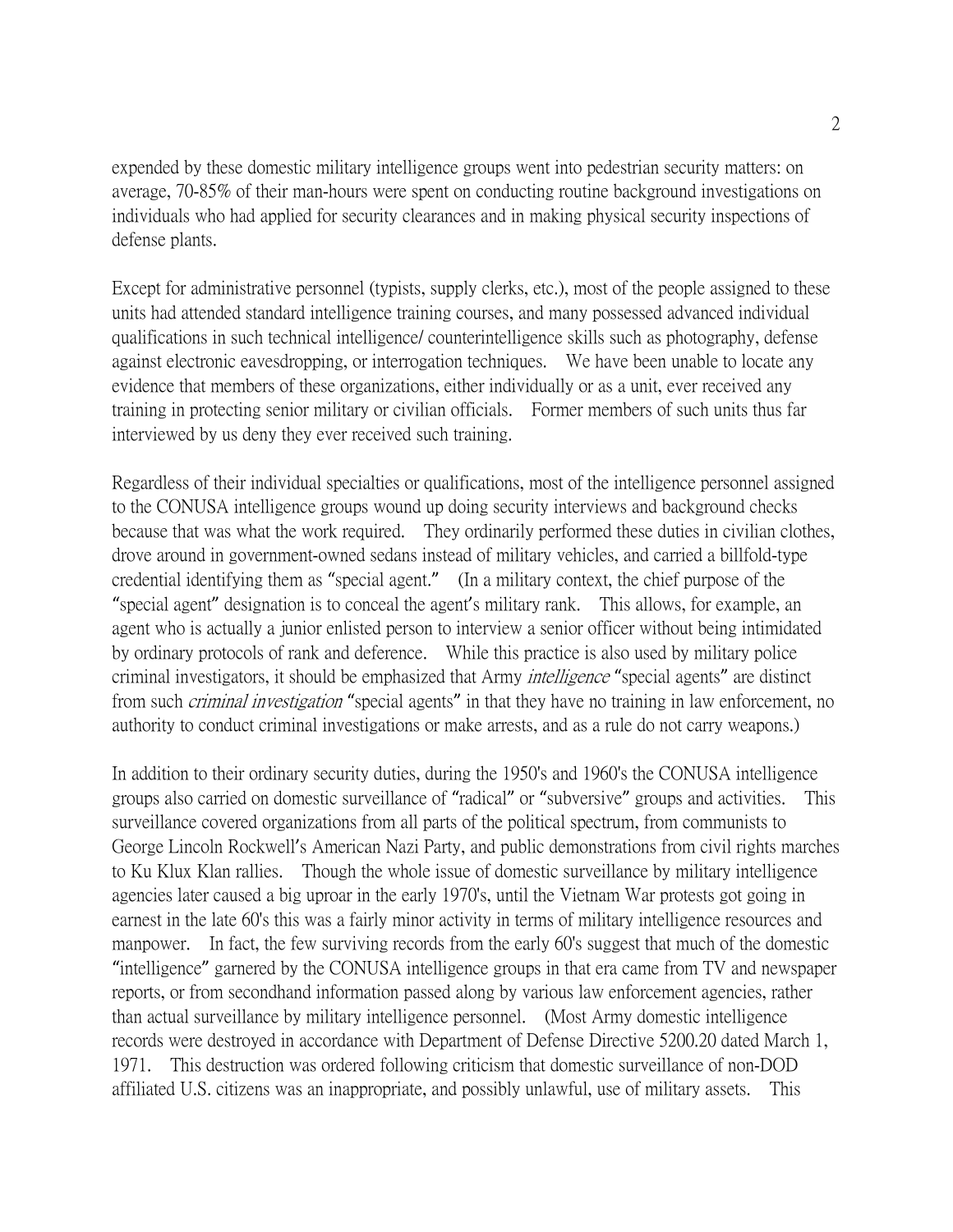destruction was not limited to the Army, nor even to intelligence records: all DOD records which fell into proscribed categories were supposed to have been destroyed.)

# 2. 112th Intelligence Corps Group.

The 112th Intelligence Corps Group (written as the 112th INTC Group) was directly subordinate to 4th Army, and in fact its headquarters was virtually side-by-side with 4th Army's headquarters at Fort Sam Houston. This unit originally came into being in 1946 as the 112th Counter Intelligence Corps Detachment with an initial strength of 16 officers, 6 warrant officers and 26 enlisted men. During its early years at Fort Sam Houston it was fully integrated into 4th Army's G2 (Intelligence) section: the 112th's headquarters were in the G2 offices, and personnel from the 112th constituted the Security Branch within G2. The detachment was given its own separate office space outside 4th Army G2 in 1949 and enlarged to a counterintelligence group in 1957. It was renamed the 112th Intelligence Corps Group in 1961, though it went by the cover name "4th U.S. Army Operations Group" until July, 1962. Its official mission was "to contribute to the operations of 4th U.S. Army through the detection of treason, sedition, subversive activity, and espionage and sabotage within or directed against the 4th U.S. Army and the area of its jurisdiction."

In 1963 the 112th INTC Group had approximately 300 military personnel and 25 civilians assigned to it. In addition to the Group headquarters, these people manned seven regional offices: Region I (also at Fort Sam Houston), Region II (Dallas), Region III (El Paso), Region IV (Houston), Region V (New Orleans), Region VI (Little Rock), and Region VII (Oklahoma City). These regional offices frequently had smaller (often temporary) "resident" sub-offices in outlying areas. For example, the Dallas Regional Office at one time or another supervised offices in Abilene, Amarillo, Texarkana, and Tyler, while the New Orleans Regional Office had residents in Baton Rouge, Lake Charles, Leesville, and Shreveport. Most resident offices were manned by only one or two people.

The 112th was inactivated (disbanded) on June 30, 1974, and all its personnel and equipment transferred to other units.

# 3. 316th INTC Detachment.

The 112th INTC Group's personnel total given above does not include members of the smaller 316th INTC Detachment, which had an authorized strength of 38 in 1963. The 316th INTC Detachment was transferred from Fort Jackson, South Carolina to Fort Sam Houston and attached to the 112th INTC Group in December, 1962. In Army parlance, "attached" means that the superior unit "owns" the subordinate attached unit: it has full command authority over it, is responsible for its welfare and support, and in nearly every way treats it as an integral part of the parent unit—except that the attached unit retains its separate paper identity and keeps separate unit records, thereby allowing it to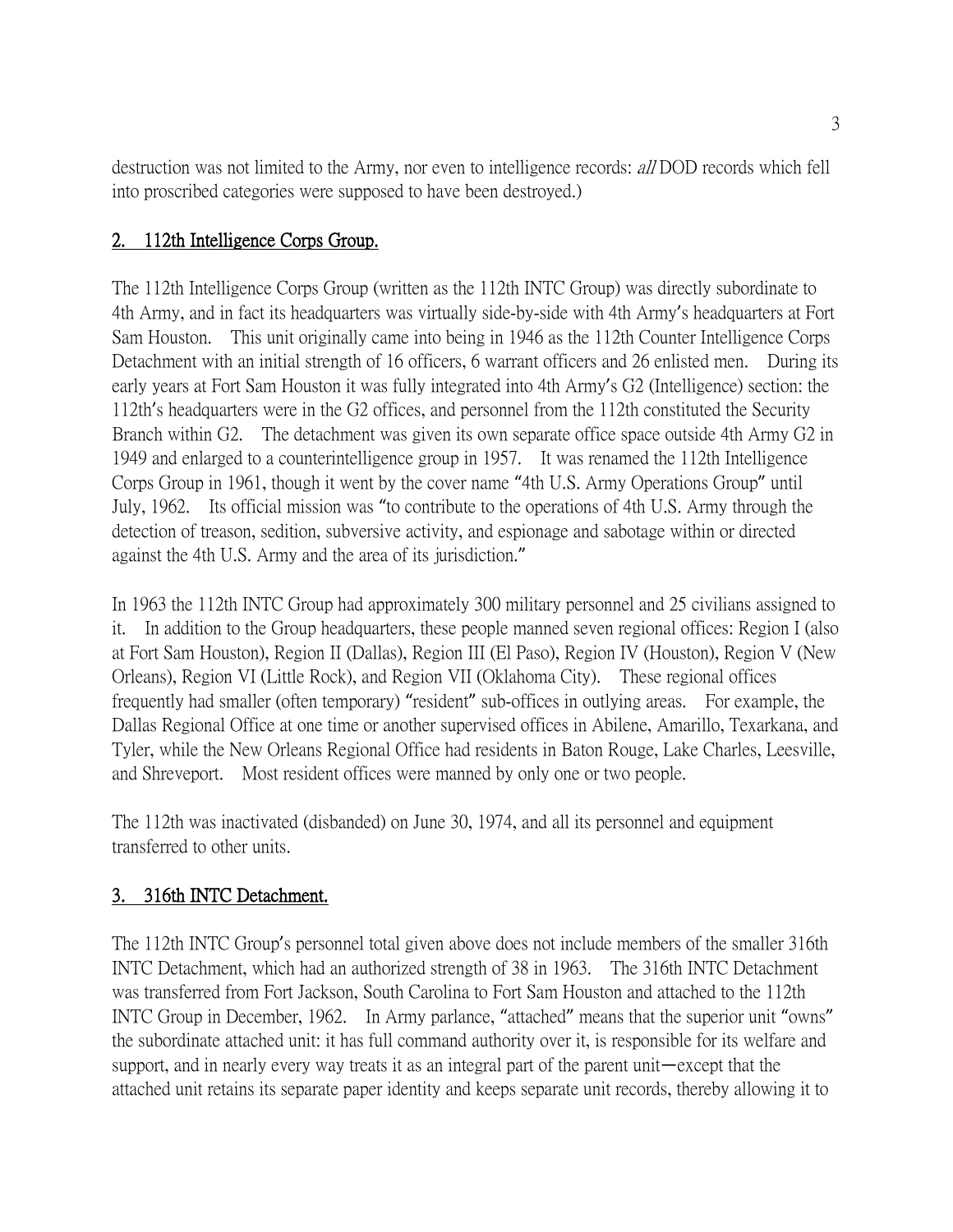be "detached" at some future time and reassigned elsewhere with a minimum of fuss.

While it thus had an identity distinct from that of the 112th, the initial December, 1962, transfer of the 316th INTC Detachment to Fort Sam Houston and its attachment to the 112th INTC Group was essentially a paper transaction, as no people or equipment moved with it. Rather, on the date its transfer became effective nothing happened except that some of the troops from the 112th's Region I office were reassigned on paper to the new 316th INTC Detachment, and the 112th's Region I commander was temporarily made the commander of the 316th INTC Detachment as an additional duty. While this may seem silly on the surface, the beneficial effect of this transfer and attachment was that it boosted the total number of "authorized" military intelligence personnel spaces at Fort Sam Houston, eventually easing the workload there as new replacements arrived to fill the vacancies.

In general, the 316th's day-to-day mission was augment the 112th's Region I office and to shoulder part of its workload. Taken together with its separate organizational identity, this explains why 316th actions are reported in Region I's section in the 112th INTC Group's unit history, even though personnel from the 316th are not listed on the roster of individuals assigned to the 112th appended to that unit history. Other records reveal that officers were freely shifted back and forth between the 112th INTC Group and the 316th INTC Detachment, further confirming that (except when the 316th was temporarily detached to participate in some exercise—see below) the two units largely operated as a single functional entity. A notable example of this is Colonel Rudolph M. Reich, who commanded the 316th at the time of President Kennedy's assassination. Before taking command of the 316th in May, 1963, Reich had spent two years as a staff officer in the 112th, serving first as the Group intelligence officer and then as its operations officer.

Unlike the 112th INTC Group, the 316th INTC Detachment was organized for combat duties and so periodically went to participate in field training exercises away from Fort Sam Houston. Two notable instances of this were Exercise Swift Strike III in July, 1963, and Exercise Desert Strike in California in May, 1964. When the 316th went off on these exercises, it went as a separate, intact subunit without the rest of the 112th INTC Group.

## 4. Domestic Surveillance and Liaison with Law Enforcement Agencies.

Like the intelligence groups of the other CONUSA's, the 112th INTC Group engaged in domestic surveillance in the early 1960's. Region V (Louisiana) appears to have been the most active, especially with respect to civil rights clashes and demonstrations. Due to their limited manpower resources and broad geographic responsibilities, the intelligence groups had to rely heavily on newspaper accounts and information forwarded from various law enforcement agencies to keep their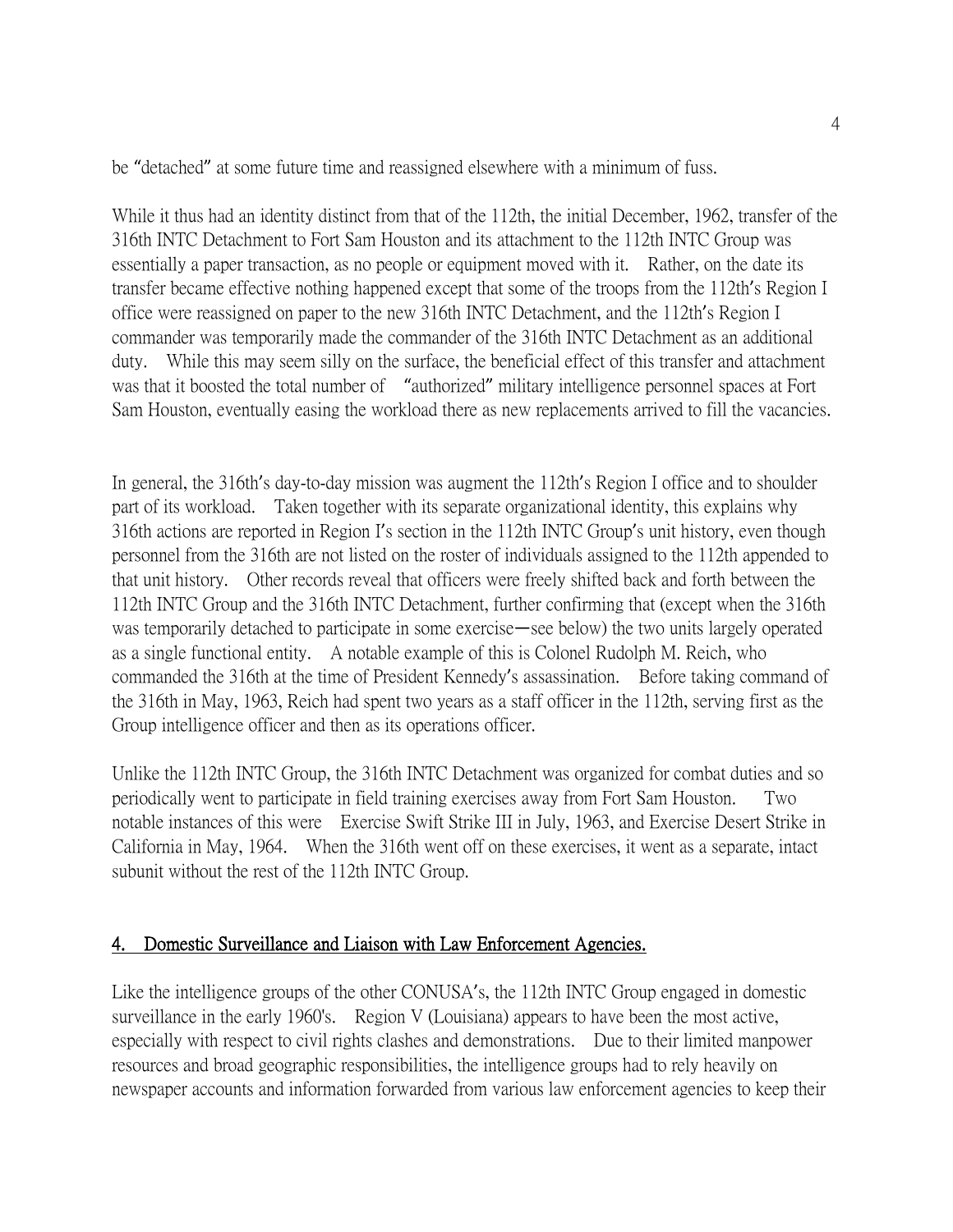files up to date. Thus, for example, the 112th INTC Group's unit history for 1962-3 notes that Region II (Dallas) carried out "activities in the field of CONUS intelligence includ [ing] coverage of anti-Castro activities, minor racial problems and Right Wing groups through public media and close liaison with other agencies." (This gathering-in of data on political "subversives" via newspaper clippings and information forwarded by local law enforcement officials is presumably how Lee Harvey Oswald's actions in New Orleans led to the creation of a personnel dossier on him by the 112th INTC Group.)

We have so far located several documents in the microfilm files from the Pentagon Telecommunications Center that document the extent of the cooperation between the intelligence groups and various law enforcement agencies. Most are 1963 "spot report" messages of actual or impending civil rights disturbances sent to the Army's Assistant Chief of Staff for Intelligence in Washington by the CONUSA G2's. These spot reports, which are rendered in a standard format, include an entry showing the source of the information, making it easy to get a sense of the frequency and the extent of such collaboration. (Unfortunately, in general only large, noteworthy incidents merited such formal spot reports to Washington. It appears that no spot report was prepared on Oswald's pre-assassination activities.)

Though spot report messages from 4th Army G2 document a regular, close working relationship between the 112th INTC Group and local, state and federal law enforcement agencies (including the Dallas police department and, especially, the FBI), they record no collaboration at all between military intelligence and the Secret Service. Our interviews with Rudolf M. Reich and Edward J. Coyle pointed to the same conclusion. While both of these former intelligence officers confirmed that liaison with local law enforcement agencies, as well as other federal agencies like the FBI, the Navy's Office of Naval Intelligence (ONI) and the Air Force's Office of Special Investigations (OSI), was both routine and extensive—Coyle had such a close relationship with Dallas FBI agent James Hosty that Coyle warmly referred to him in our initial phone interview as "Jimmy"—neither recalled any contact whatsoever with the Secret Service. Reich, who before becoming the commander of the 316th INTC Detachment in July, 1963, had been the 112th INTC Group's operations officer, said in his ARRB interview that while he commonly worked with other organizations, he has no recollection of ever having worked with the Secret Service.

## 5. Assassination Issues.

a. Colonel Robert E. Jones' HSCA Testimony. Colonel Robert E. Jones appeared before the HSCA on April 20, 1978, and in sworn testimony told the panel that he had been operations officer of the 112th INTC Group at the time of the assassination. He also said the Group had been involved in presidential security activities on November 22, 1963, and that it had had "between eight and twelve" plainclothes agents in Dealey Plaza—a remarkable assertion in light of the fact that no such military presence had previously been noted by the Secret Service, the FBI or the Warren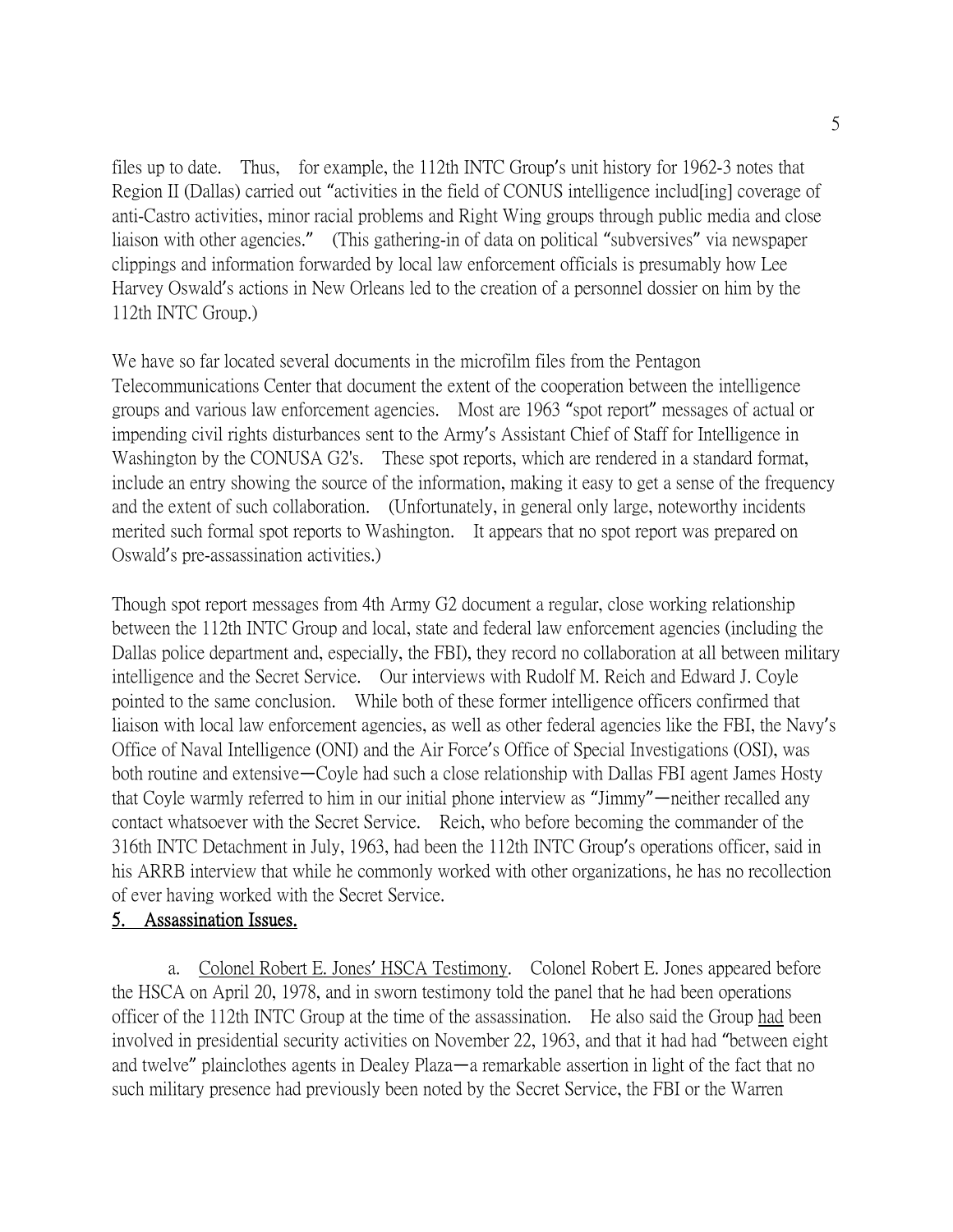Commission. Jones so impressed the Committee with his bearing and demeanor that Representative Dodd gushed at the close of his testimony that "you have been an extremely responsive witness, extremely helpful. . . . I wish that all of the witnesses we had were as competent, concise, detailed and as willing as you have been." The Committee's final report found Jones' testimony to be "credible."

Unfortunately, on closer examination Jones appears to have been something less than a credible witness. His testimony contains many patent inaccuracies and misrepresentations, beginning with what his job in the 112th actually was.

Jones testified that he had been "operations officer for the 112 MI Group and. . . served as the operations officer from June, 1963 until 1 January 1965." However, the 112th's unit history for 1962-3 says that then-Lieutenant Colonel Robert E. Jones became the Group S2 (intelligence officer) in August, 1963, and that the Group S3 (operations officer) at the time of the assassination was actually Lieutenant Colonel Stanley W. Greer. We confirmed this by examining Jones' and Greer's official military records at the Military Personnel Records Center in St. Louis. According to his personnel record, Jones never served as the 112th INTC Group's operations officer (though he did move up to become the Group executive officer in 1964.)

It appears that Jones' misrepresentation of his duties with the 112th was not an isolated "slip of the tongue," since at other points during his testimony he remarked that "upon my assignment to 112, I was appointed the operations officer for the entire group," and that "I directed the operations for [the]seven regions." Nor was this an inadvertent failure of memory: two weeks before his sworn testimony, Jones told HSCA staffer Harold Leap during a preparatory interview that he had actually been the 112th INTC Group's "chief of intelligence," not its operations officer.

Whether Jones was the operations officer (S3) or intelligence officer (S2) is significant because it bears directly on the extent to which Jones knew what he was talking about. The S3 would have been the person responsible for overseeing the 112th's plans, operations and training, and would be much more knowledgeable of the 112th's day-to-day activities than the S2. Most importantly, the S3 would be the person at the 112th's San Antonio headquarters most likely to have any knowledge, for example, of whether members of the Dallas Regional Office had been asked to assist the Secret Service with presidential security. On the other hand, the principal function of the Group S2 was to read and file the intelligence reports, background investigations, and other material submitted by the regional offices and to prepare summary reports for higher headquarters; in that capacity (which appears to have been his actual position), Jones might not have had much real knowledge about what went on in Dallas aside from whatever he might have gleaned from reports rendered after the fact.<sup>[1](#page-5-0)</sup>

<span id="page-5-0"></span> $\overline{\phantom{a}}$ <sup>1</sup>As a retired Army officer, I can say from personal experience that it is axiomatic that the S3 is ordinarily the best-informed officer in any unit about what that unit is doing, commonly knowing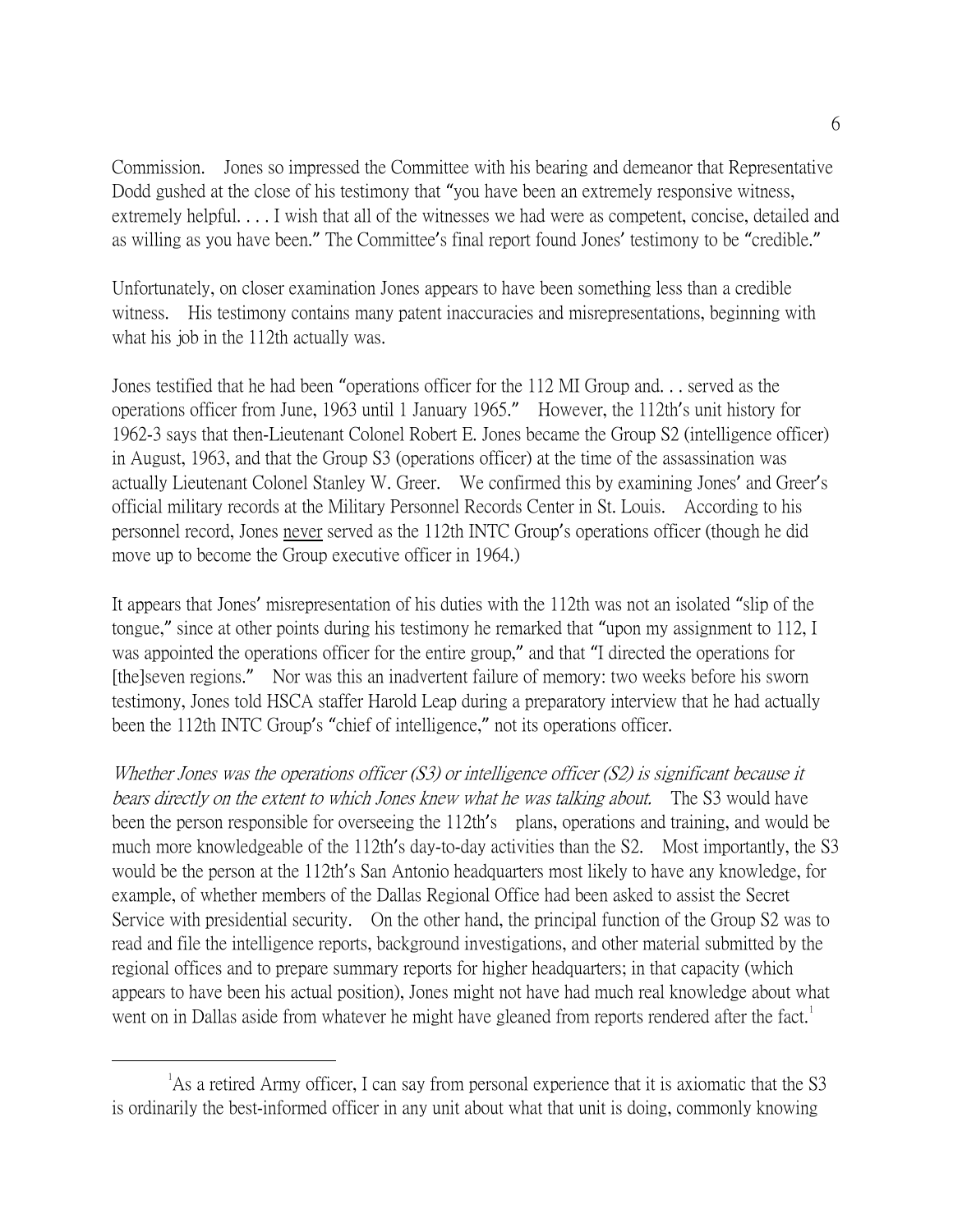A careful reading of Jones's HSCA testimony reveals that, in fact, throughout he attributed his recollections almost entirely to written reports rather than first-hand knowledge, a vantage more consistent with the duties of the unit's intelligence officer.

It would appear, then, that Colonel Jones may have consciously misstated his duty position in his sworn testimony to the HSCA. Whether he misled the HSCA in order to inflate his credentials and importance, or whether there was some other, more benign reason cannot now be known. For our purposes, however, the significance of this misrepresentation is that it not only undermines Jones' stature as a "competent," "concise," and "credible" witness, but it strongly suggests that some or all of his authoritative-sounding pronouncements to the Committee—and especially those where he asserts no firsthand knowledge—may have been little more than the imaginative guesswork of a self-important blowhard. At the very least, one should approach Jones' overall testimony with a healthy amount of skepticism.<sup>[2](#page-6-0)</sup>

With that in mind, it should be noted that Jones' remarkable assertion that there were "between eight and twelve" plainclothes intelligence agents from the 112th INTC Group in Dealey Plaza at the time of the assassination does not square with other information we have so far collected.

Both members of the 112th's Dallas regional office that we have interviewed so far (James W. Powell and Edward J. Coyle) deny emphatically that there were *any* Army intelligence agents on duty in Dealey Plaza when the assassination occurred. Both of these men were eyewitnesses to other events in and around Dealey Plaza on November 22, 1963, and so their firsthand knowledge would seem on its face to be more credible than anything Colonel Jones might have heard second- or thirdhand in San Antonio. The 112th's unit history for 1962-3 says nothing about it providing security for the President in Dallas or anywhere else. (It mentions the assassination only to note that the Dallas

more about the day-to-day nuts and bolts than even the unit commander himself. The S2, on the other hand, is often almost laughably clueless about what's going on, as his duties have less connection to current operations than almost anyone else in the unit. A typical anecdote is the one about the S2 who dashes out of his office on VJ Day to breathlessly tell his commander that, after years of careful analysis and study, he has positively confirmed that it was the Japanese who bombed Pearl Harbor.

 $\overline{a}$ 

<span id="page-6-0"></span><sup>2</sup>This perception is strengthened by other patent mistakes or falsehoods in his testimony. For example, Jones asserted that James W. Powell was an officer (a captain) on duty in Dealey Plaza at the time of the assassination. Powell was actually a Sergeant (E-5), a fact confirmed both by Powell himself and by our examination of Powell's VA and military records. According to Powell, he was not on duty at the time of the assassination, but rather had asked for the day off in order to see the presidential visit.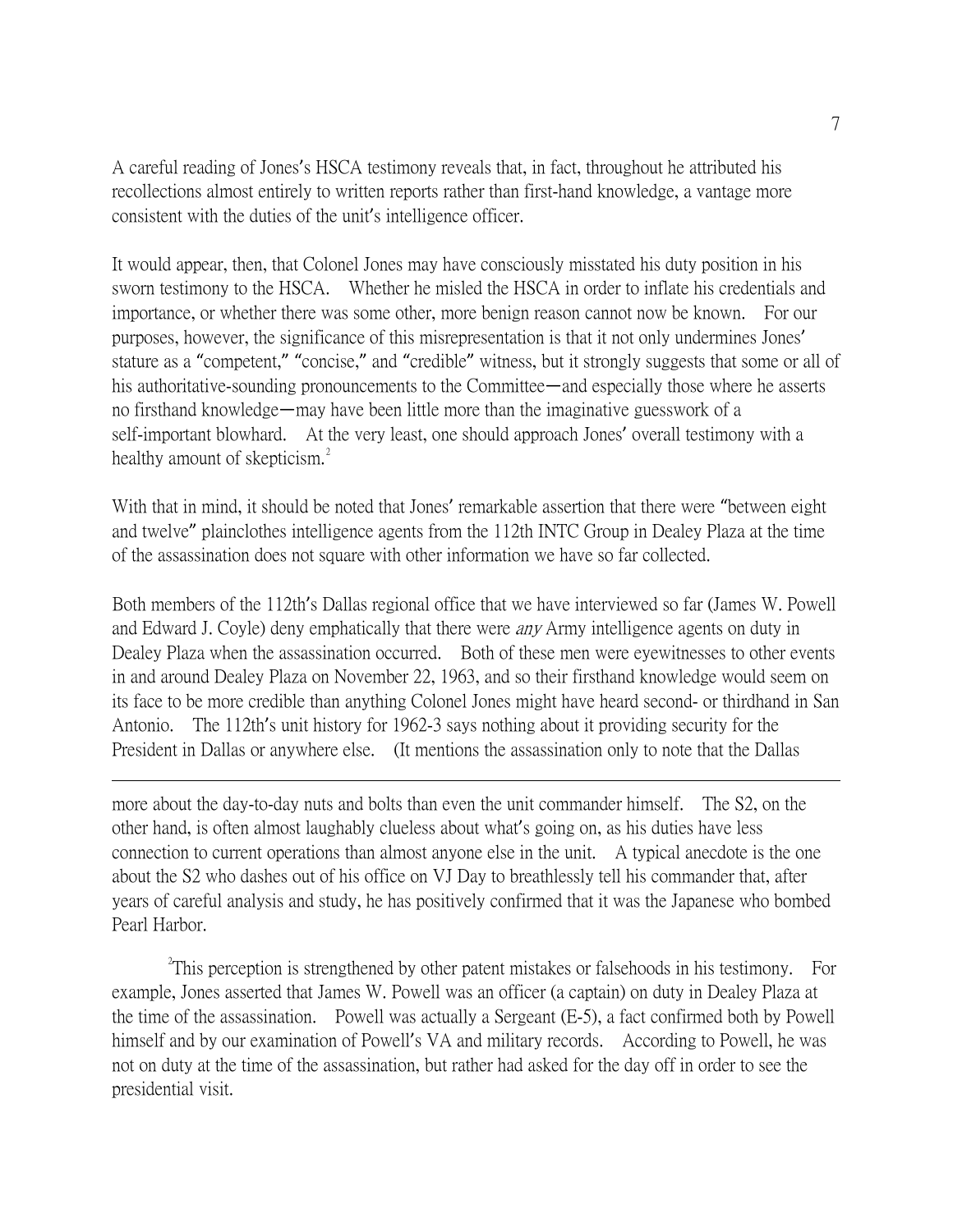Regional commander told the members of his office that "although personnel of Region II had no official role to play in the investigation [which presumably was still ongoing at the time the report was prepared at the end of 1963], they would support any reasonable request within the Region's capability.")

When interviewed by the ARRB, Powell (who was a Sergeant E-5 at the time of the assassination) does not remember anyone ever asking or even suggesting that the 112th play a security role during the presidential visit. Coyle, who was both more senior in rank than Powell (Warrant Officer WO1) and more routinely involved in liaison activities with various law enforcement agencies, also confirmed this.

Coyle recollected that Lieutenant Colonel Roy Pate, commander of the 112th's Dallas Regional Office, attended monthly meetings with the heads of the various local law enforcement and military intelligence agencies within the Dallas community, and that upon his return from such meetings would commonly assemble the office's personnel to pass on to them any important information he had picked up. Coyle recalled that, prior to the assassination, Pate (Coyle was not absolutely certain that it was Pate on this occasion, though he thought so) came back from such a meeting and advised them that security measures for the upcoming presidential visit had been discussed, but that the Secret Service and the Dallas Police Department said that they had everything under control and needed no additional help from other agencies. Coyle thought that Pate expressed some surprise at this, but thought there was nothing unusual or sinister about it.

Colonel Jones also told Leap in the preparatory interview on April 4, 1978, that the 112th routinely helped the Secret Service. According to Leap's notes, Jones stated "we normally assist the SS [Secret Service] upon request for protection of the President." We've been looking through available Secret Service trip surveys [after action reports] to ascertain the extent to which military personnel were ever used to provide presidential security. Though the Secret Service made extensive use of local law enforcement agencies wherever the President went, it appears that military personnel regularly provided security only when Air Force One was landing at a military base or when the President was visiting a base or installation. In such cases, military personnel were included in Secret Service security arrangements while he was on military property. In an ARRB interview, the former director of protective research for the Secret Service, Robert Bouck, stated that the only time he recalled military personnel being used for presidential security was in World War II. Likewise, Colonel Rudolph Reich (who had been the 112th's operations officer before assuming command of the 316th INTC Detachment) told us that he could remember no occasion where the 112th had ever assisted the Secret Service or otherwise provided similar security.

While none of this conclusively answers the question of whether the 112th INTC Group's Dallas Regional Office had assigned on-duty agents to Dealey Plaza, it appears for now that the weight of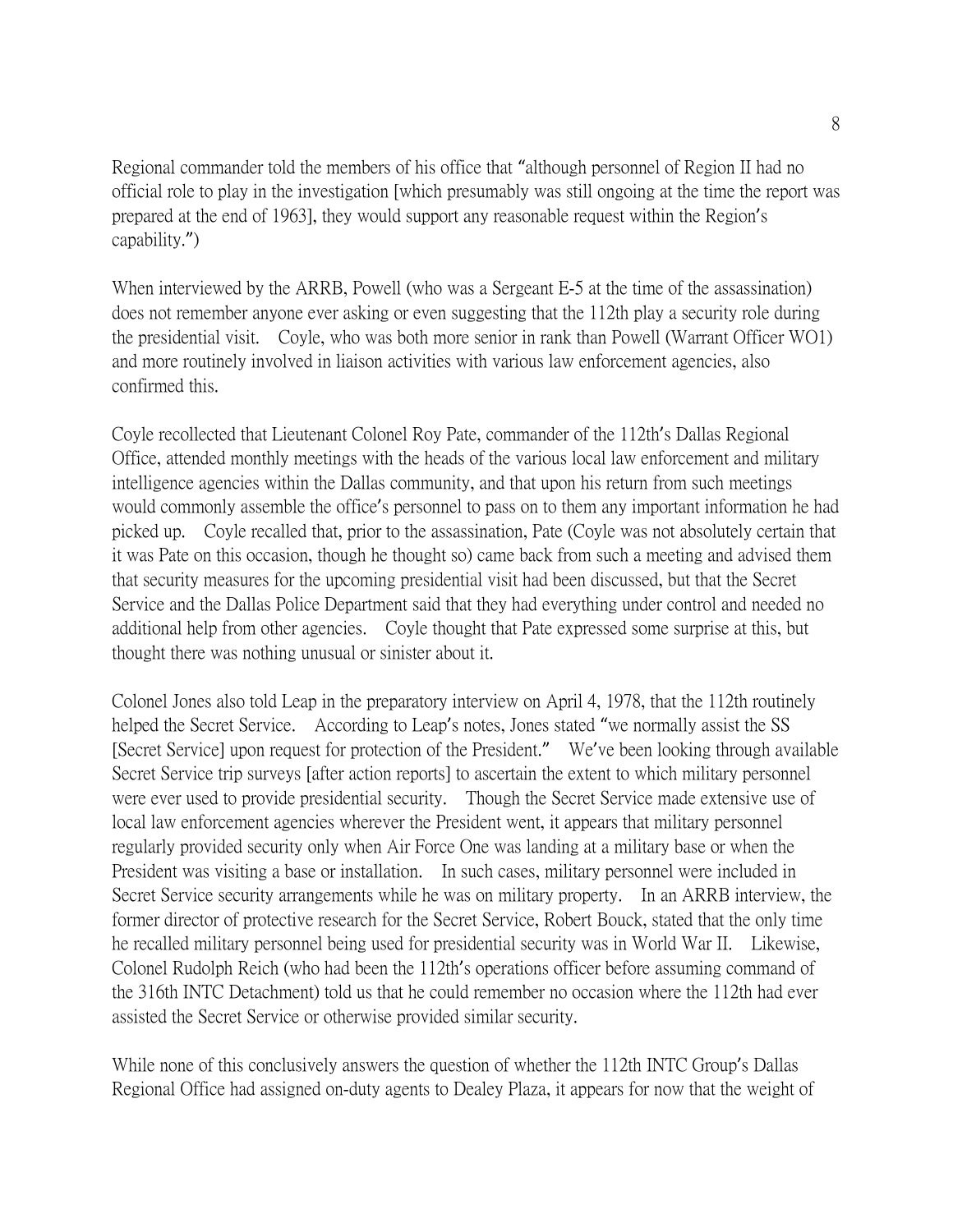evidence is against Colonel Jones.<sup>[3](#page-8-0)</sup> We have identified other former members of the Region II office and will attempt to contact them for further clarification of this issue.

b. Fletcher Prouty's Written Allegations. We conducted a lengthy interview of Colonel (USAF, Ret.) L. Fletcher Prouty on September 24, 1996. Among other purposes, an important goal of this interview was to ask Prouty about three specific allegations he made in his book JFK: The CIA, Vietnam and the Plot to Assassinate John F. Kennedy. These allegations were of particular significance to us because Prouty claimed they were based on his own firsthand knowledge. The topic-by-topic results of our interview with Prouty regarding these particular allegations are summarized below.

#### Allegation 1: The existence of specially trained military intelligence **"**presidential protection units.**"**

Background. Prouty had written that, while stationed at the Pentagon in the early 1960's, he "worked with military presidential protection units." (He did not specify what these units were, but other passages make it clear he was talking about Army intelligence units, including the 112th INTC

<span id="page-8-0"></span> $\frac{1}{3}$ <sup>3</sup> Jones' testimony also appears to fail the "Does this make sense?" test, especially with respect to the number of agents he claimed were in Dealey Plaza. The 112th's Dallas Regional Office had only 30 military personnel assigned to it. Some of these—for example, the agents who ran the resident sub-offices—were presumably not even in Dallas on November 22, 1963. Still others—Powell, Coyle, Lieutenant Steven Weiss and, significantly, the Region II commander, Lieutenant Colonel Pate—were, according to either Powell or Coyle, neither in Dealey Plaza nor engaged in any kind of security duties. This leaves perhaps 20-24 military personnel. Even if Jones is correct about the Dallas Office having been asked to provide assistance to the Secret Service, it doesn't make sense that something between one-third and one-half of all the remaining personnel assigned to the unit—though not the commander himself—would have been concentrated in one place (Dealey Plaza) instead of more generally dispersed. Jones' numbers just don't work out. Furthermore, his whole story runs contrary to ordinary military practice, according to which Colonel Pate would personally have been on the scene supervising an enterprise of such magnitude and importance. When one notes the other discrepancies in Jones's testimony, the most obvious explanation is that Jones was speculating rather than speaking from firm personal knowledge when he said the 112th INTC Group had 8-12 agents in Dealey Plaza. Further support for this can be found in Jones' testimony itself: the only agent he was able to place in the Dealey area, either by a description of his actions or by name, was Powell. He had no direct knowledge of any others, Jones conceded, because these "would have been debriefed by the Regional Commander" and only reports forwarded to Jones in San Antonio. Elsewhere in his testimony, Jones acknowledged a specific recollection of only one such report, presumably Powell's.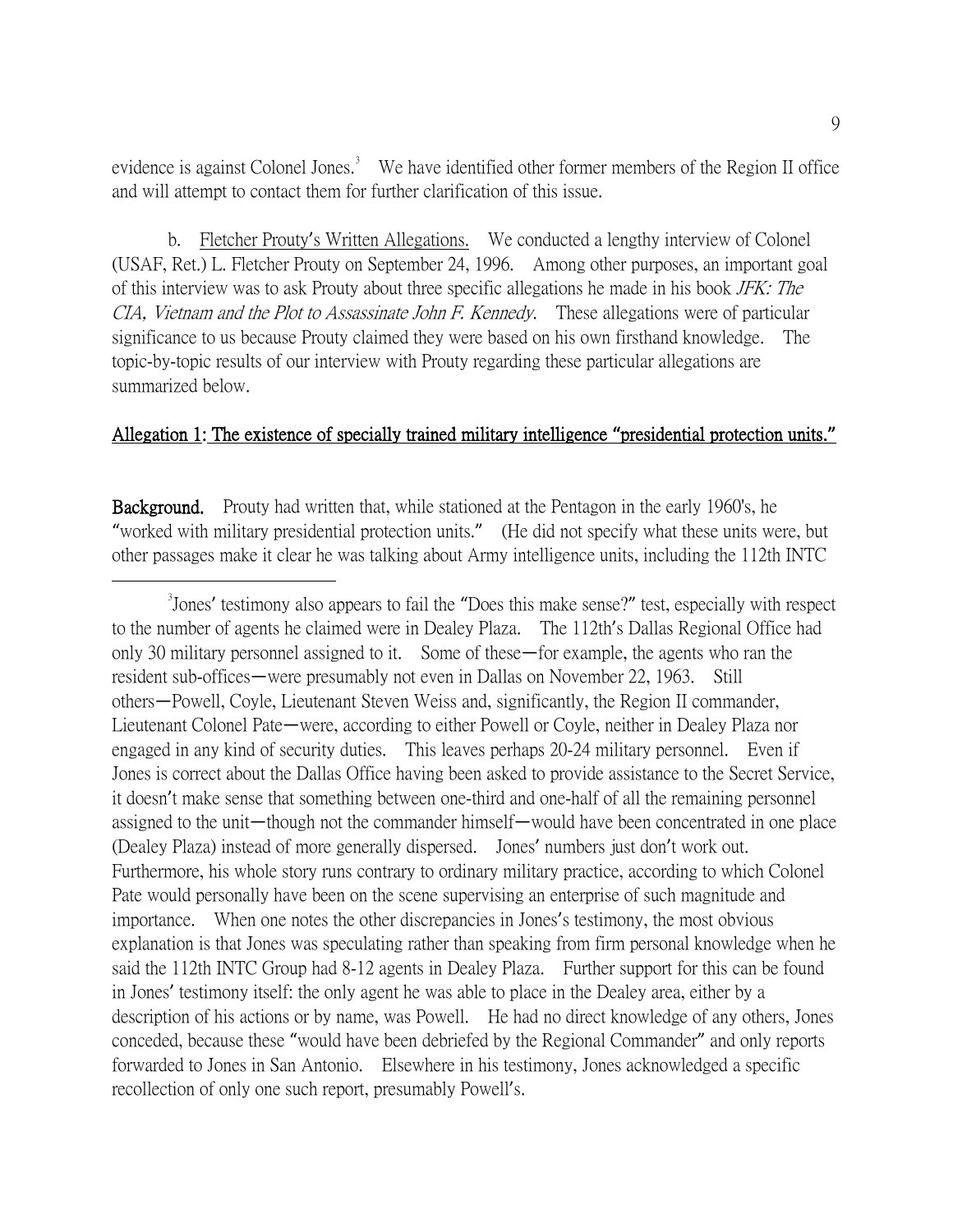Group and the 316th INTC Detachment.) He had further written that such units were "specially trained in protection" duties.

Interview results: To our inquiries about "specially trained" military intelligence "presidential protection units," Prouty conceded he had little concrete information about any such units. Such knowledge as he had, he said, came from a visit he once made to Fort Myer, Virginia, apparently in the late 1950's. During that visit, he heard about an Army training course at Fort Holabird, Maryland, that may have involved individual protective skill training; Prouty, however, was fairly certain that this course was not intended for entire units. To our questions about particular "presidential protection *units*", he replied that "these units existed at Fort Myers [sic] for some job the Army would have, and among them is assistance of the Secret Service, and they called the course 'Presidential Protection.'" In response to other questions, Prouty readily acknowledged that the comments he'd heard at Fort Myer about a "presidential protection unit" did not necessarily refer to intelligence units, and in fact might actually have been in reference to the Army's ceremonial unit [3d U.S. Infantry Regiment, "The Old Guard"] stationed at Fort Myer, members of which provide the honor guards at state functions and perform other ceremonial duties such as guarding Arlington Cemetery's Tomb of the Unknowns. On balance, in his ARRB interview Prouty seemed to be much less knowledgeable about any such units than he suggested in his various writings, leaving us with virtually nothing to follow up on.

#### Allegation 2: Prouty**'**s post-assassination phone call to an Army intelligence officer.

Background. In JFK: The CIA, Vietnam and the Plot to Assassinate John F. Kennedy (pp. 293-5), Prouty had written that some time after the assassination "I called a member of that army [intelligence] unit" who told Prouty that the commander of the "316th Field Detachment of the 112th Military Intelligence Group at Fort Sam Houston in the Fourth Army Area" [a unit that here Prouty alleged was "specially trained in protection"] was mysteriously told to "stand down" and not provide any assistance to the Secret Service in Dallas. Prouty's interlocutor allegedly told him that this happened when his commander "had offered the services of his unit for protection duties for the entire trip through Texas"; however, when the Secret Service "point-blank and categorically" refused this offer "there were hot words between the agencies." Prouty's source also alleged that this unit "had records on Lee Harvey Oswald before November 22" and "knew Dallas was dangerous." Based on this conversation, Prouty concluded in his book that the refusal to let 112th/316th intelligence agents provide additional security coverage was part of a larger conspiratorial pattern orchestrated "from a very high level."<sup>[4](#page-9-0)</sup> Prouty has subsequently claimed in other published works and public fora to still

<span id="page-9-0"></span> $\frac{1}{4}$ <sup>4</sup>This incident is also portrayed in Oliver Stone's film  $JFK$ . Stone and Prouty have both publicly acknowledged that the film's "Mr. X" character (played by Donald Sutherland) is based on Fletcher Prouty.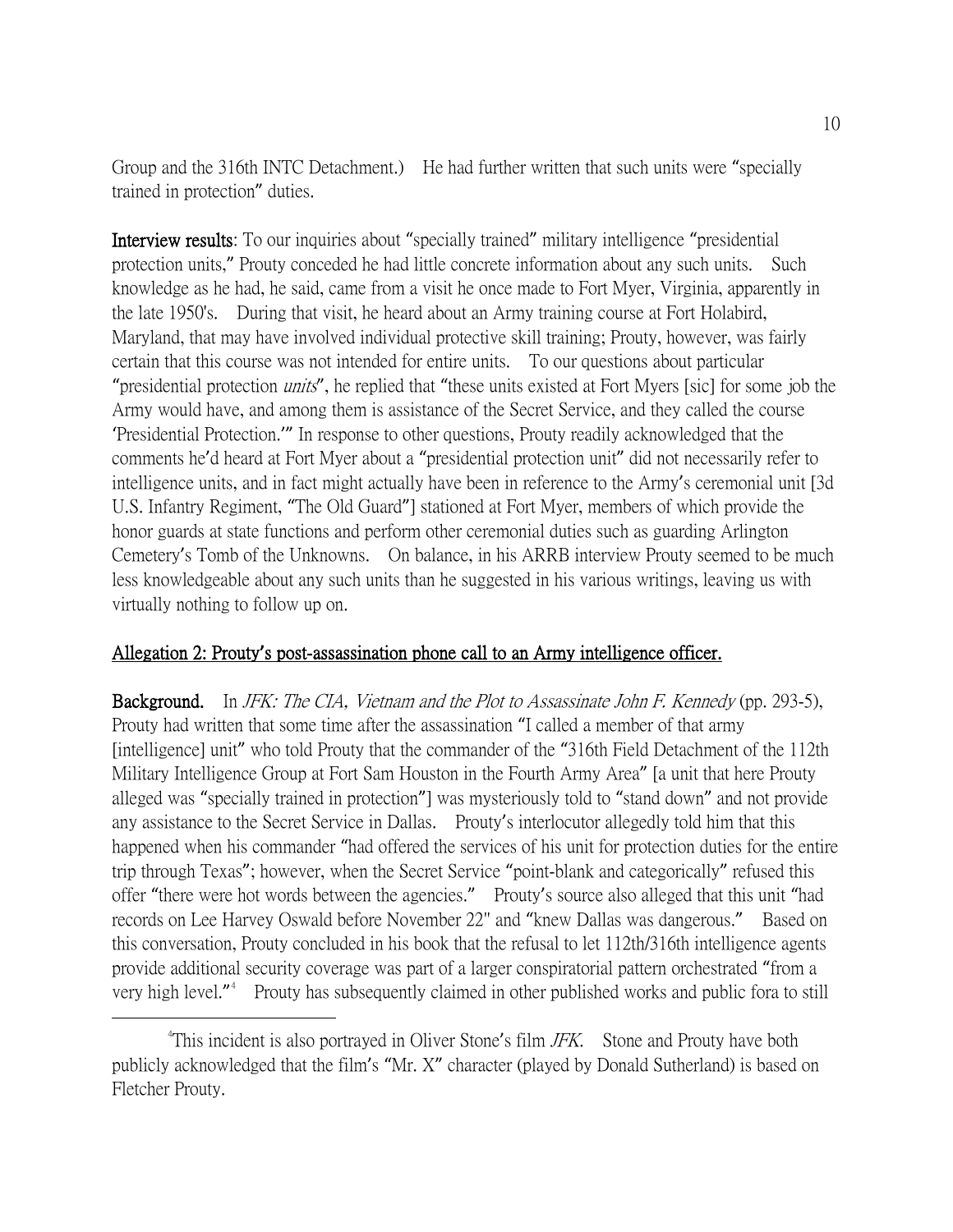have the original notes he jotted down during that telephone conversation.

Interview Results. One of the most remarkable aspects of our entire interview with Fletcher Prouty was the way he completely revised the particulars of this purported phone call and downplayed its significance.

(1) Before I could even finish my first question to Prouty about this phone call, he interrupted me to say, "It didn't work that way. He contacted me." Expanding on this explanation, Prouty said that he received an unsolicited phone call out of the blue sometime in 1964 or 1965. Prouty was already retired from the Air Force at that time. Prouty did not know how this person knew of him, nor why this person chose to call him.

(2) Prouty said that he did not personally know the person who called him with this information, and could not recall his name. Prouty confirmed that this person claimed to have been "the number two man, as I understand it, to Colonel Reich, who was the commander of the military unit down there in Houston [sic]. . ." I showed Prouty a roster of the personnel who had been assigned to the 316th INTC Detachment in late 1963, but he was unable to identify any individual name on that list as the person who called him.

(3) I also gave Prouty a roster of all the personnel assigned to the 112th INTC Group's San Antonio headquarters, as well as a list of those assigned to the Region I office. He was similarly unable to identify any name on these lists as the person who called him.

(4) Prouty is convinced that military intelligence units such as the 112th INTC Group routinely and *automatically* provided support to the Secret Service, though throughout our interview he was never able to give any specific basis for that belief. In describing the phone call from this person claiming to be Reich's second in command, Prouty said at one point that the chief significance of the phone call was, to him, that "it was the first time it had ever occurred to me that the rote, the advance orders hadn't taken effect [for Army intelligence agents to provide additional security in Dallas]."

(5) When we persisted in our questioning, Prouty tried to move the discussion on to other areas, finally saying, "The fact this guy called me is almost an irrelevant issue." Later, during informal conversation while exiting the ARRB building after the taped interview was concluded, Prouty said to me, "You know, that phone call has troubled me for a long time. I'm not sure that guy was even authentic. He didn't really sound like somebody who was in the business."

(6) Prouty denied that he any longer has any notes from the telephone conversation in question.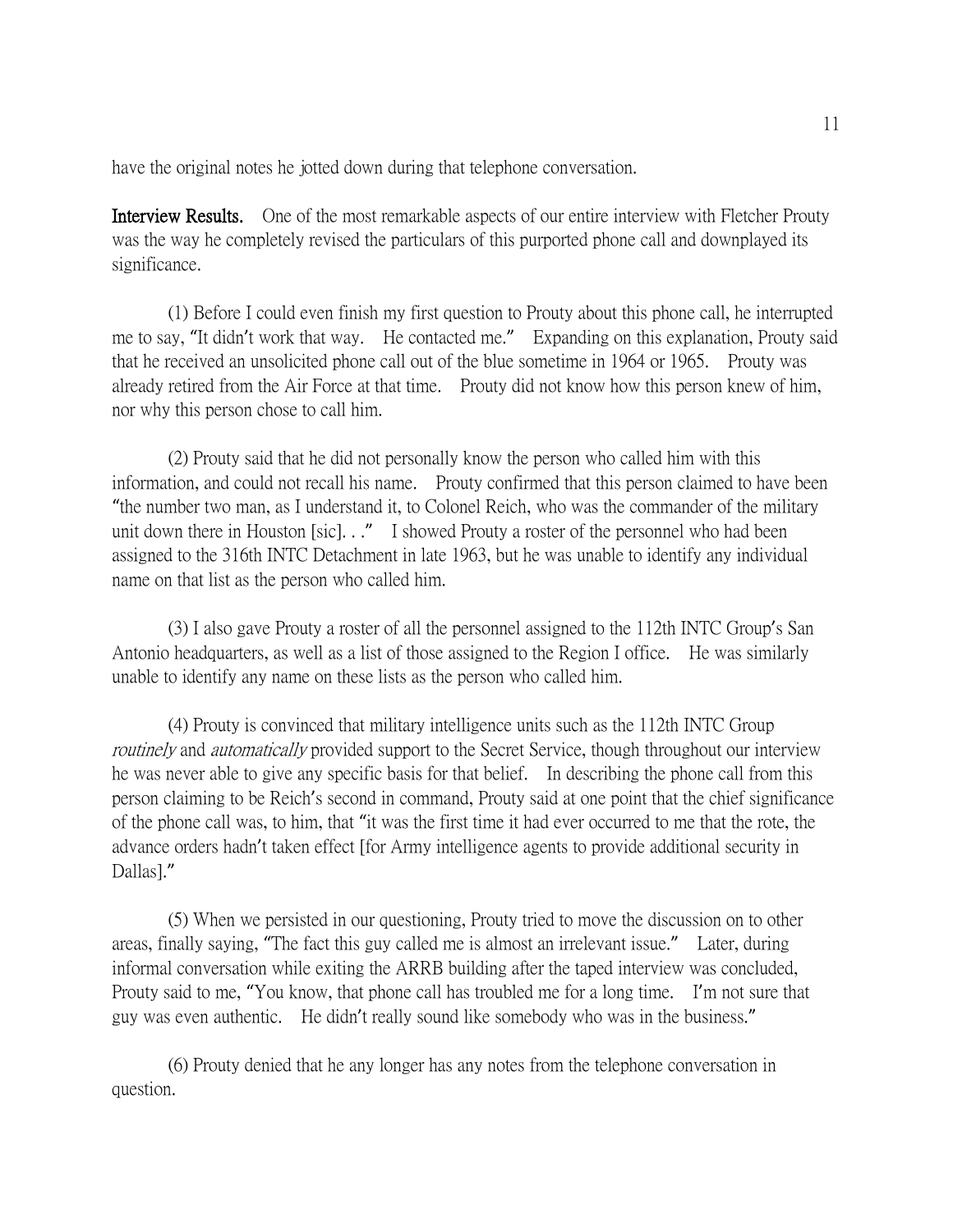[Note: We have determined that Colonel Reich*'*s second-in-command in the 316th INTC Detachment was Major Jose Cabaza. We have a date of birth and SSN on Cabaza, but thus far have been unable to locate him. If he is still living, he would now be 80 years old.]

The commander of the 316th INTC Group in November, 1963, Colonel (US Army, Ret.) Rudolph M. Reich, emphatically denies both the particulars and the general substance of Prouty's allegation. In a taped telephonic interview with us on July 24, 1996, Reich said that his unit was not "specially trained" in presidential protection; to the best of his recollection, neither the 316th nor the 112th ever undertook any such missions; he himself never volunteered to have his unit assist during President Kennedy's visit; nor did he engage in any conversation of the sort described in Prouty's book in which such an offer to the Secret Service was turned down. (Reich claimed that "the only Secret Service man I ever saw was about two years ago right here in Orlando by accident.") Of Prouty's allegation in general, Reich remarked, "That guy has been smoking something. . . ."

Our telephonic interview was apparently not the first time that Reich has tried to challenge Prouty's allegations. He told us that when he first saw Prouty's claims in print in the introduction to Mark Lane's book *Plausible Denial*, he was so incensed that he wrote a letter of the Chief of Staff, Army Intelligence Support Command, denouncing the story and asking for legal advice on whether he could take some sort of legal action against Prouty. Reich has provided the ARRB both a copy of his original letter (plus enclosures) and the INSCOM reply.

While Reich*'*s telephone interview with us clearly conveyed the relevant information, a slower, more patient in-person interview with him would be particularly helpful because of his somewhat jumbled syntax and tendency to speak in incomplete sentences. (Reich was born in Vienna, Austria, and speaks with a strong Austrian accent.) Furthermore, because of his strong negative feelings about Fletcher Prouty, he tended to get excited when the conversation turned to Prouty*'*s allegations and, while the tenor of his feelings is clear on the audiotape, when reduced to paper his statements take on a somewhat disjointed quality.

#### Allegation 3: Flagrant failure by the Secret Service to take routine precautions.

Background. Prouty had written that, during President Kennedy's trip to Dallas, "many things which ought to have been done, as matters of standard security procedure, were not done" by the Secret Service in contravention of "the Secret Service's own guidelines." These failures included such things as not welding shut sewer covers, not ensuring all windows were closed, and not providing adequate surveillance personnel along the motorcade route. Prouty concluded that these omissions "provide strong evidence of the work of the conspirators. Someone, on the inside, was able to call off these normal precautions." Because these passages suggested firsthand familiarity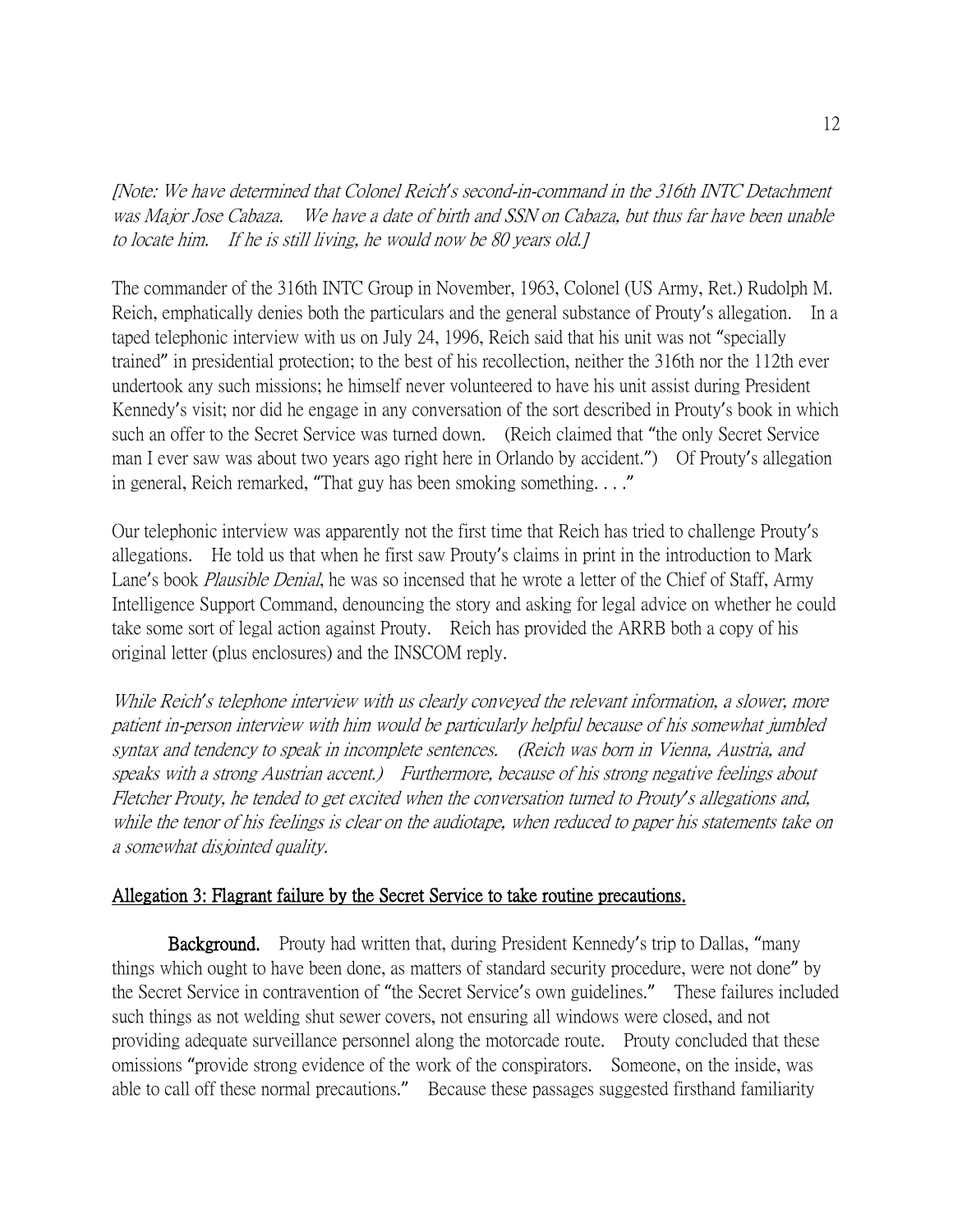with Secret Service methods and procedures, we asked him several questions about this during our interview.

Interview Results. Prouty acknowledged during his interview with the ARRB that such personal knowledge as he has of Secret Service methodology comes almost entirely from an incident in 1955 when he piloted an aircraft to Mexico City carrying equipment for the Secret Service advance team prior to a trip there by President Eisenhower. Prouty declined to characterize how much of what he had written was based on his limited exposure to the Secret Service and how much was conjecture. He finally told us, "See, we're overdoing this. I went to Mexico City once, so I'd know the business. I have no idea how they [the Secret Service] run their business. . . . I only went to Mexico City with the senior man of that [advance party] group, and stayed there a few days with him. But I went there for logistics purposes, not to learn all about the system. And I can't extrapolate that into a nationwide system, because I never had any Secret Service [training]."

c. Sergeant James K. Powell and the Book Depository. During his taped interview with me, Powell was emphatic that, to the best of his knowledge, he was the only member of the 112th in the vicinity of Dealey Plaza when President Kennedy was shot. And, he says, he was there only because he'd asked for the day off in order to see the motorcade. Other facts seem to substantiate this: he photographed the President's arrival at Love Field, and later hurried downtown where he watched (and photographed) the motorcade from a vantage point approximately one block from Dealey Plaza. (Powell's celebrated photo of the upper floors of the School Book Depository was taken after he heard the shots, ran to Dealey Plaza to see what was going on, and observed several people on the street pointing up at the TSBD.)

Powell's subsequent phone call to the 112th INTC Group's Region II office from inside the TSBD was apparently the first information the 112th had of the shooting; and, when he was later detained inside the TSBD, he had to again call the Regional office to get someone to come down and verify his identity in order to be released. At a minimum, these actions indicate that Powell himself was not "stationed" in Dealey Plaza, and further suggest that the 112th was not wired-in to what was going on in Dealey either before or after the shooting.

Powell's story also dovetails with a previously-unreported story told to us by Coyle in his interviews. Coyle recounted that he had just returned to the Region II offices in the Rio Grande building after his meeting with Hosty and Ellsworth (and after seeing the presidential motorcade pass by on the corner of Main and Rio Grande), and was getting ready to go to lunch when the first of two phone calls came in from "one of our agents [who] was inside the School Book Depository." Coyle said he and another member of the unit, Lieutenant Steven Weiss, hurried down to the TSBD after the phone calls. Coyle added that, standing in front of the Depository, they "could see our guy in the building, [but] I could not get in to get him. I could not get him out" because of the police cordon. (In his own interview with me, Powell said he was in the ground floor stairwell near the door and was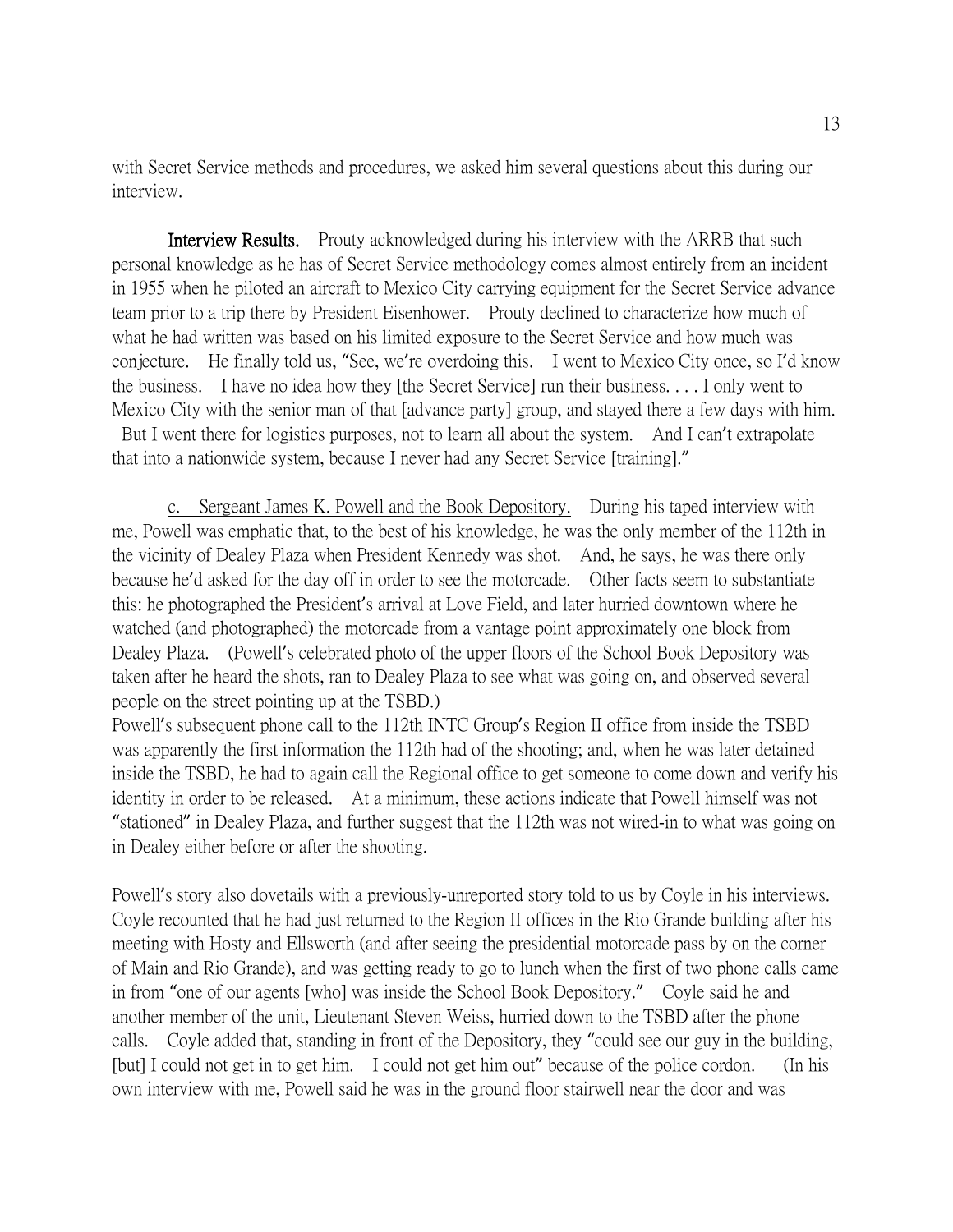prevented from leaving by the police.) Powell was later released when Coyle and Weiss solicited the assistance of Jack Revill, a police official they knew from their liaison activities, who was the head of the Dallas Police intelligence section and who was at the scene outside the TSBD.<sup>[5](#page-13-0)</sup>

d. Coyle, Hosty and Ellsworth. FBI agent James Hosty has written that he met with Coyle at the office of ATF agent Jack Ellsworth just before the assassination on November 22, 1963. Hosty remembers that he, Coyle and Ellsworth all remarked over the fact that neither the FBI, the ATF, nor the 112th INTC Group was assisting the Secret Service with presidential security, and recalls Coyle as saying, "You know, it's a damn shame, but by federal law the Army can't provide any assistance to the Secret Service."

I conducted two interviews with Coyle, an initial telephonic interview on July 29, 1996, and a longer, more substantial in-person interview on October 25, 1996. Both were taped. In both interviews, Coyle recalled the Hosty-Ellsworth meeting in substantial detail. Though he claimed not to have read Hosty's book, Coyle's recollections track Hosty's very closely (though he has no recollection of having made the statement attributed to him by Hosty). Like Hosty, Coyle remembers that the purpose of the meeting was to sort out a problem related to an investigation of stolen Army weapons from Fort Hood.

Coyle's recollection of that investigation was that he had been called to do a local agency check [a background records check with local law enforcement offices] on some individual whose name he could not recall. Though he did not know it at the time, Coyle later found out that this person was involved in some kind of illegal arms transfers. According to Coyle, "this individual was a member of a group who contacted a captain who worked in an armory down at Fort Hood, Texas. And they requested that he obtain certain weapons for them. And what they were going to do with them, I have no idea. We surmised that they were going to be used for something else." [In response to a question interjected at this point, Coyle clarified that the Army suspected the ultimate recipients might be Cuban emigres.] Continuing his story, Coyle said that the Fort Hood captain had contacted Army intelligence, and that they had decided to allow this transaction to go forward "to gain as much information about this guy from Dallas that wanted to buy these weapons and what he was going to do with them." Coyle, who was not privy to these purposes, was therefore tasked to do the agency check. He received a negative response from the FBI despite the fact the FBI apparently also had this same individual under some sort of investigation. "Shortly after that, about a week later or so,

<span id="page-13-0"></span> $\frac{1}{5}$ Powell did not recall that it was Coyle and Weiss who got him out. He thought that the person who got him out of the TSBD was Master Sergeant Wilson Page. Page, who formerly had been assigned to the Dallas office, had however been transferred to Japan before the assassination. Page is now deceased, but both his widow and his military records confirm his transfer prior to the assassination.)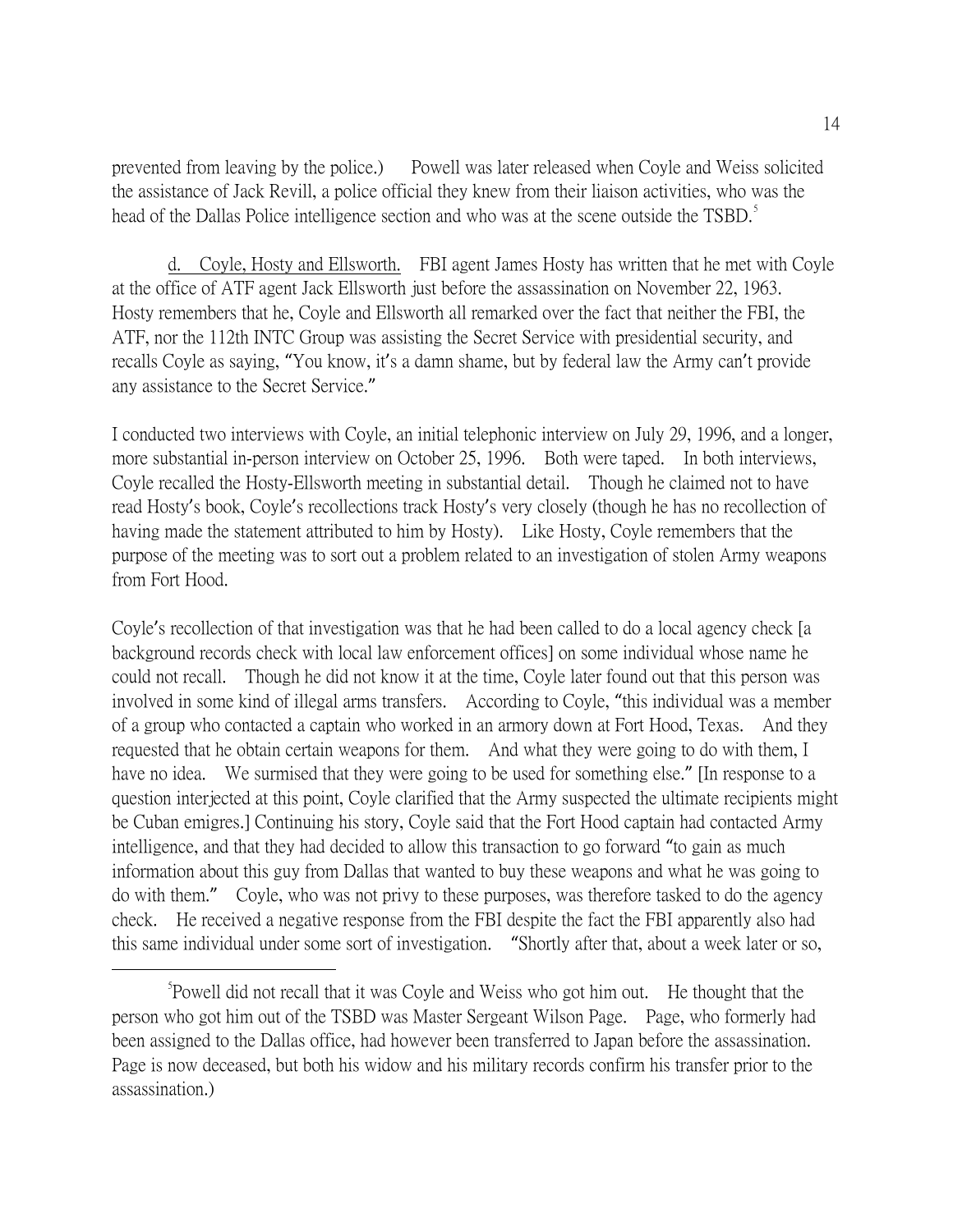this guy, our prime suspect, was arrested for selling illegal arms to an ATF agent. So, in essence, what had happened was this. ATF busted this guy. We didn't want him busted, the FBI didn't want him busted. We wanted to find out what he was going to do with these various weapons that he was trying to buy up. But once ATF arrested him, that just blew the other operation apart...."

The result, according to Coyle, was the November 22 meeting with Hosty and Ellsworth. "When the arrest by ATF blew up, blew this clandestine operation that was going on, I got angry. I was really mad. I was mad at my headquarters for not telling me what was going on. I was mad at the FBI because they didn't tell me what was going on. And I was mad at ATF because they screwed everything up. So I decided that I would take it upon myself to have a meeting of our three agencies. And my sole purpose in asking that, for them to get together, was to find out what we could do to prevent any screwups in the future." While he thought he remembered the name of George Nonte, Coyle did not remember (nor even recognize when prompted) the names Lawrence Reginald Miller, Donnell Darius Whitter, or John Thomas Masen.

In their book Oswald Talked, Ray and Mary LaFontaine assert that Coyle was "the army's liaison for presidential protection" on November 22, 1963, citing Colonel Jones' testimony to the HSCA. A careful review of Jones' HSCA transcript shows that the LaFontaine citation is apparently mistaken: Jones, in describing Coyle's regular duties, said they involved "contacts and liaisons" with various agencies in the Dallas area, but said nothing about Coyle being responsible for presidential security or liaison with the Secret Service. Coyle himself denies that he had any responsibility for presidential security during the Kennedy visit, and said he does not recall having any contact with the Secret Service then or at any other time.<sup>[6](#page-14-0)</sup>

e. 4th Army's Message about Oswald. In his HSCA testimony and various interviews with the HSCA staff, Colonel Jones gave a fairly thorough explanation of how the message concerning Lee Harvey Oswald sent by 4th Army to higher headquarters was composed. What both Jones and the HSCA have misstated, however, is when the message was sent and to whom it was addressed, since they describe the assassination night message as having been sent from 4th Army to Strike Command. This would have been peculiar since Strike Command was not 4th Army's superior headquarters.

<span id="page-14-0"></span> $\overline{\phantom{a}}$ The LaFontaines' assertion that Coyle was responsible for presidential security also fails the "Does this make sense?" test. Coyle was a brand-new warrant officer, recently promoted from Staff Sergeant, and relatively new to the Dallas office. (Until becoming a warrant officer he had run the resident office in Abilene.) He is therefore an unlikely candidate for such an important responsibility, especially in light of the fact that, in US Army usage, warrant officers are technicians and not normally assigned leadership responsibilities. Furthermore, if Coyle was responsible for presidential security, what was he doing at a meeting with Hosty and Ellsworth when the visit was underway?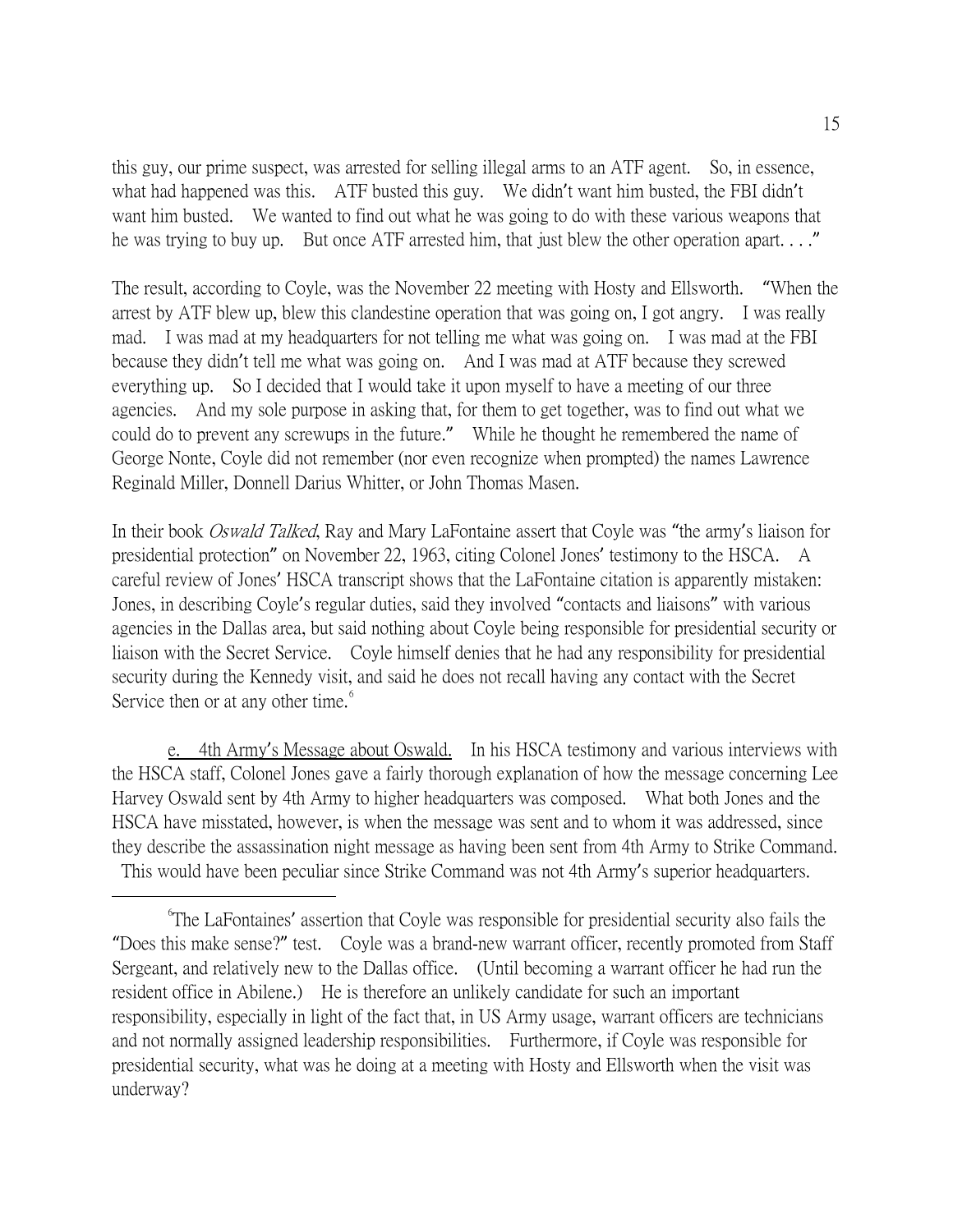It appears the initial message transmitted by 4th Army on the night of November 22, 1963, was actually sent to CONARC. The message examined by the HSCA (a copy of which we located in the microfilm records of the Pentagon Telecommunications Center) appears to be a *retransmission* of this original message, a retransmission going from CGUSCONARC (Commanding General, US Continental Army Command) to US Strike Command at MacDill Air Force Base. This retransmission did not go out until November 26, 1963, at 2202Z (10:02 PM Greenwich Mean Time).

The mistaken description of this message by Jones and the HSCA appears to me to have no real significance aside from the fact that their incorrect characterization has now become imbedded in assassination literature.

## 6. Miscellaneous Tidbits.

While it has no apparent connection to the assassination, in late 1963 a few members of the 112th INTC Group apparently were detailed to do polygraph tests and interviews of some Cubans who were former members of the 2506th Brigade trained for the Bay of Pigs. These individuals had been commissioned in the U.S. armed forces under the "Cuban Volunteer Inductee Training Program" and were receiving English language training at Lackland Air Force Base, Texas.

Also anecdotal: in 1956 or 1957, more than a dozen members of the 112th were sent to Little Rock when President Eisenhower sent in federal troops to assure the integration of its public schools. While there, these individuals came under the command of Major General Edwin Walker.